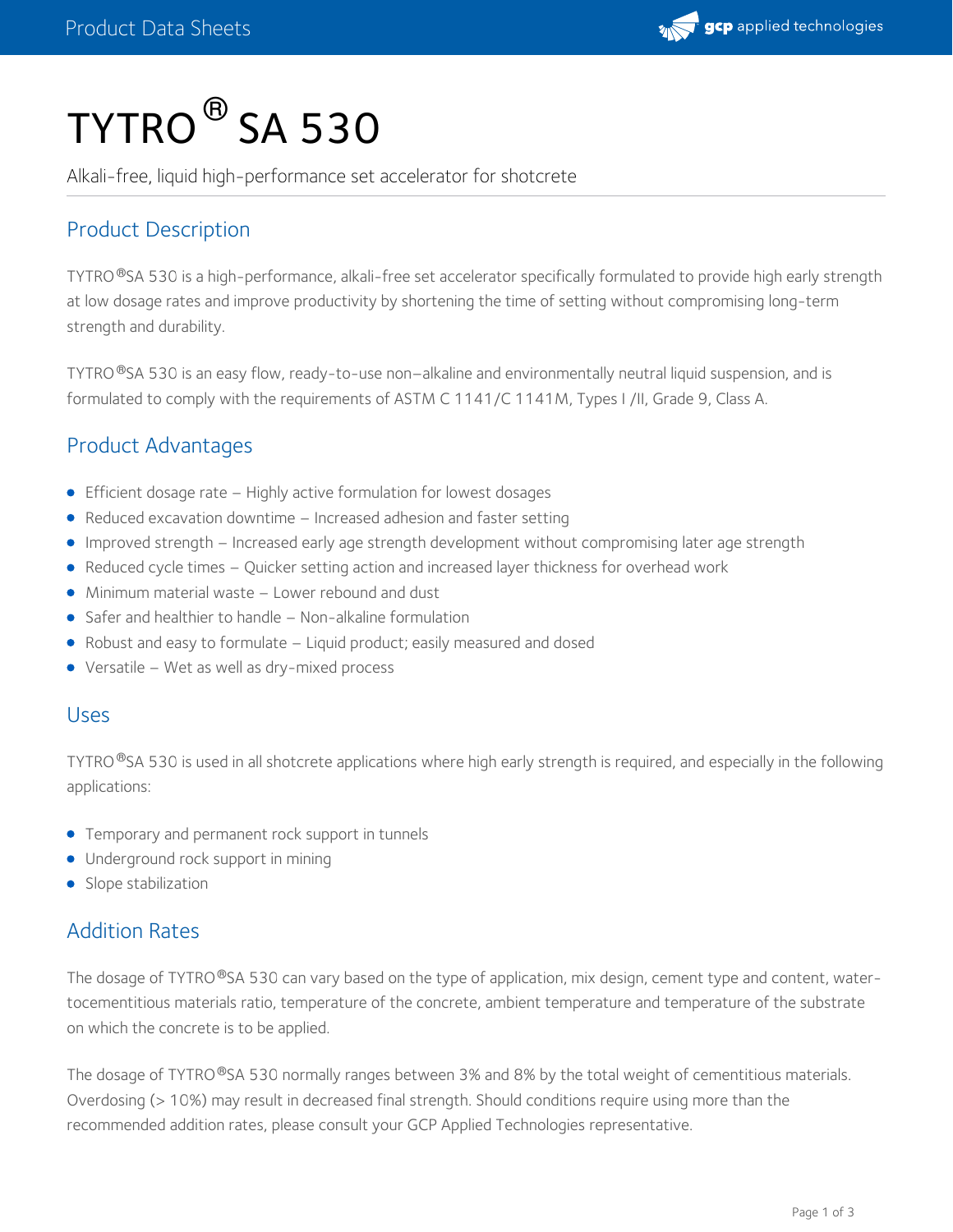

GCP Applied Technologies recommends that trials be performed before use to assess and optimize dosage rates and shotcrete performance. Predetermined and tested re-entry requirements are to be measured and nominated. If further assistance is required please consult your GCP Applied Technologies Representative.

## **Mixing**

<code>TYTRO®SA</code> 530 is added at the nozzle. <code>TYTRO®SA</code> 530 is a suspension and therefore not all types of dosing pumps will work properly. Advice on dosing pumps is available from GCP Applied Technologies on request.

# Packaging

TYTRO®SA 530 is available in 205 litre polyethylene drums and 1,000 litre totes. In North America, TYTRO®SA 530 is also available in bulk, delivered by metered tank trucks

## Storage

#### **Temperature**

<code>TYTRO®SA</code> 530 should be stored at a temperature range of 5°C to 35 °C. It is recommended that your local sales representative be consulted prior to the use of any products that may be frozen. Performance tests should always be carried out prior to use.

#### Conditions

TYTRO ®SA 530 must be kept in closed plastic containers or closed tanks made of polypropylene, polyethylene, or PVC. Do not store in steel containers as the pH can cause corrosion which might affect the performance of the product. Containers must be tightly closed every day to avoid contact with air which can cause a chemical reaction (skin building on top and lumps which cause problems with dosing pumps).

After prolonged storage, TYTRO®SA 530 should be vigorously recirculated in the tanks by means of stirring apparatus or through recirculation before use. It can have a settlement that may not be visually detectable.

## Shelf Life

Shelf life is 6 months. Depending on storage conditions, the shelf life may be greater than stated. Please contact your local GCP Applied Technologies sales representative regarding the suitability for use if the shelf life of TYTRO®SA 530 has been exceeded.

## Health and Safety

Avoid eye and skin contact and wear rubber gloves and goggles. If contact occurs, rinse with plenty of water. In case of eye contact, seek medical advice. For further information, refer to the Material Safety Data Sheet or contact your local GCP Applied Technologies representative.